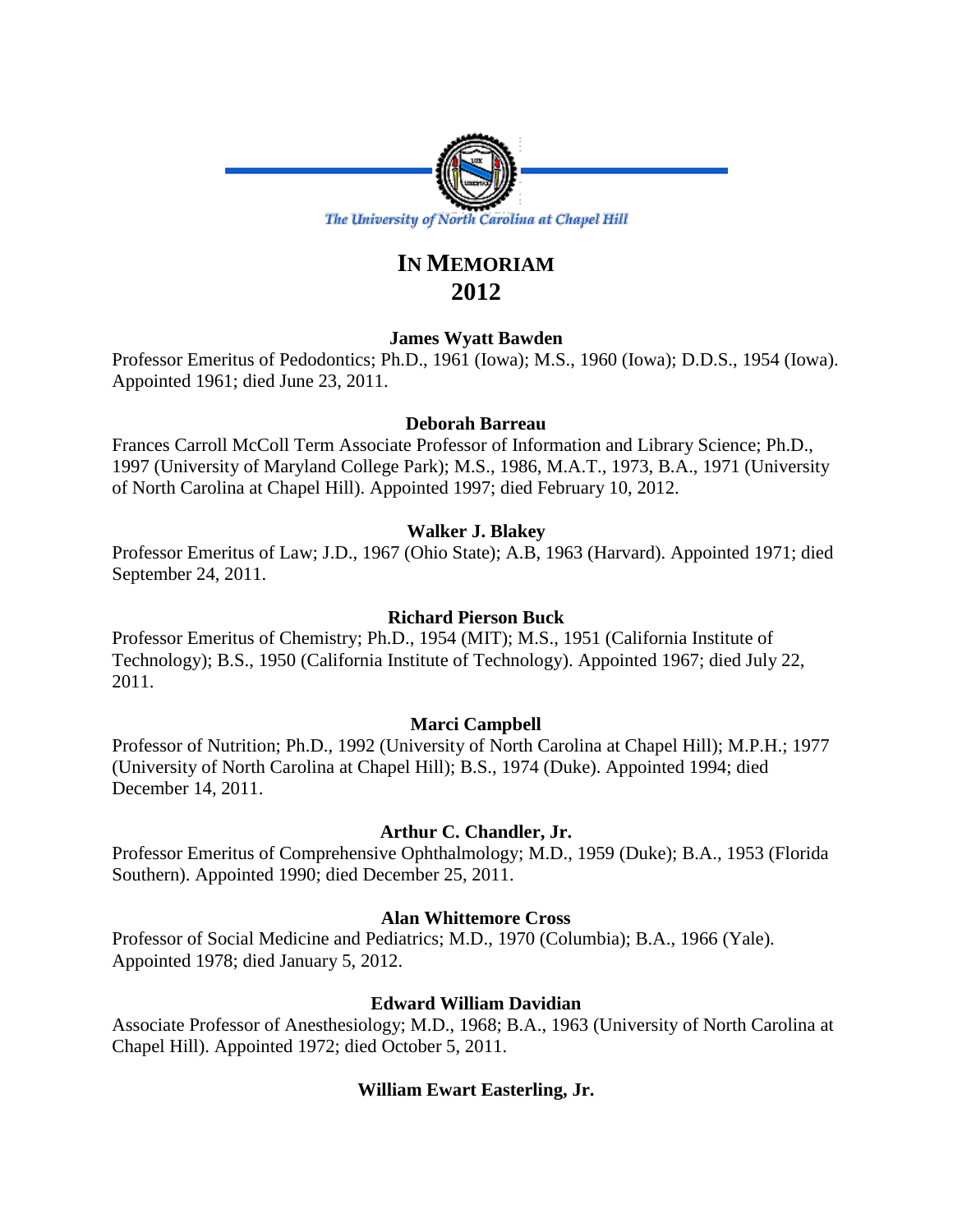Professor Emeritus of Obstetrics and Gynecology; M.D., 1956 (University of North Carolina at Chapel Hill); A.B., 1956. Appointed 1964; died December 28, 2011.

# **Regina Cecylia Elandt-Johnson**

Professor Emeritus of Biostatistics; Ph.D., 1955 (Ponzan Agricultural University); M.S., 1946 (University of Poznan). Appointed 1964; died May 31, 2011.

# **John Gulick**

Professor Emeritus of Anthropology; Ph.D., 1953; A.M., 1951; A.B., 1949 (Harvard). Appointed 1955; died January 16, 2012.

#### **William Davis Huffines**

Professor Emeritus of Pathology; M.D., 1955, B.S., 1951 (University of North Carolina at Chapel Hill). Appointed 1957; died October 17, 2011.

#### **James Carlton Ingram**

Professor Emeritus of Economics; Ph.D., 1952 (Cornell); M.A., 1947 (Stanford); B.S., 1942 (Alabama). Appointed 1952; died May 8, 2011.

#### **William E. Koch**

Professor Emeritus of Cell and Developmental Biology; Ph.D., 1962 (Stanford); A.M., 1959, A.B., 1956 (Pennsylvania). Appointed 1968; died February 11, 2012.

## **Ben Fohl Loeb, Jr.**

Professor Emeritus of Public Law and Government; J.D., 1960 (Vanderbilt); A.B., 1955 (Vanderbilt). Appointed 1964; died September 11, 2011.

#### **Bill Wade Lovingood**

Professor Emeritus of Physical Education; Ph.D., 1963 (University of North Carolina at Chapel Hill); M.A., 1959 (University of North Carolina at Chapel Hill); B.S., 1958 (Wake Forest). Appointed 1961; died July 30, 2011.

# **Walter T. McFall, Jr.**

Professor Emeritus of Periodontics; M.D.S., 1961 (University of Washington); D.D.S., 1958 (University of North Carolina at Chapel Hill); B.S., 1955 (University of North Carolina at Chapel Hill). Appointed 1961; died December 16, 2011.

#### **Kimowan Metchewais (McLain)**

Associate Professor of Art; M.F.A., 1999 (University of New Mexico); B.F.A., 1996 (University of Alberta, Edmonton). Appointed 2006; died July 29, 2011.

# **Earl Nelson Mitchell**

Professor Emeritus of Physics; Ph.D., 1955 (Minnesota); B.A., 1949, M.S., 1951 (Iowa). Appointed 1962; died May 1, 2011.

# **Katherine Barthalmus Pryzwansky**